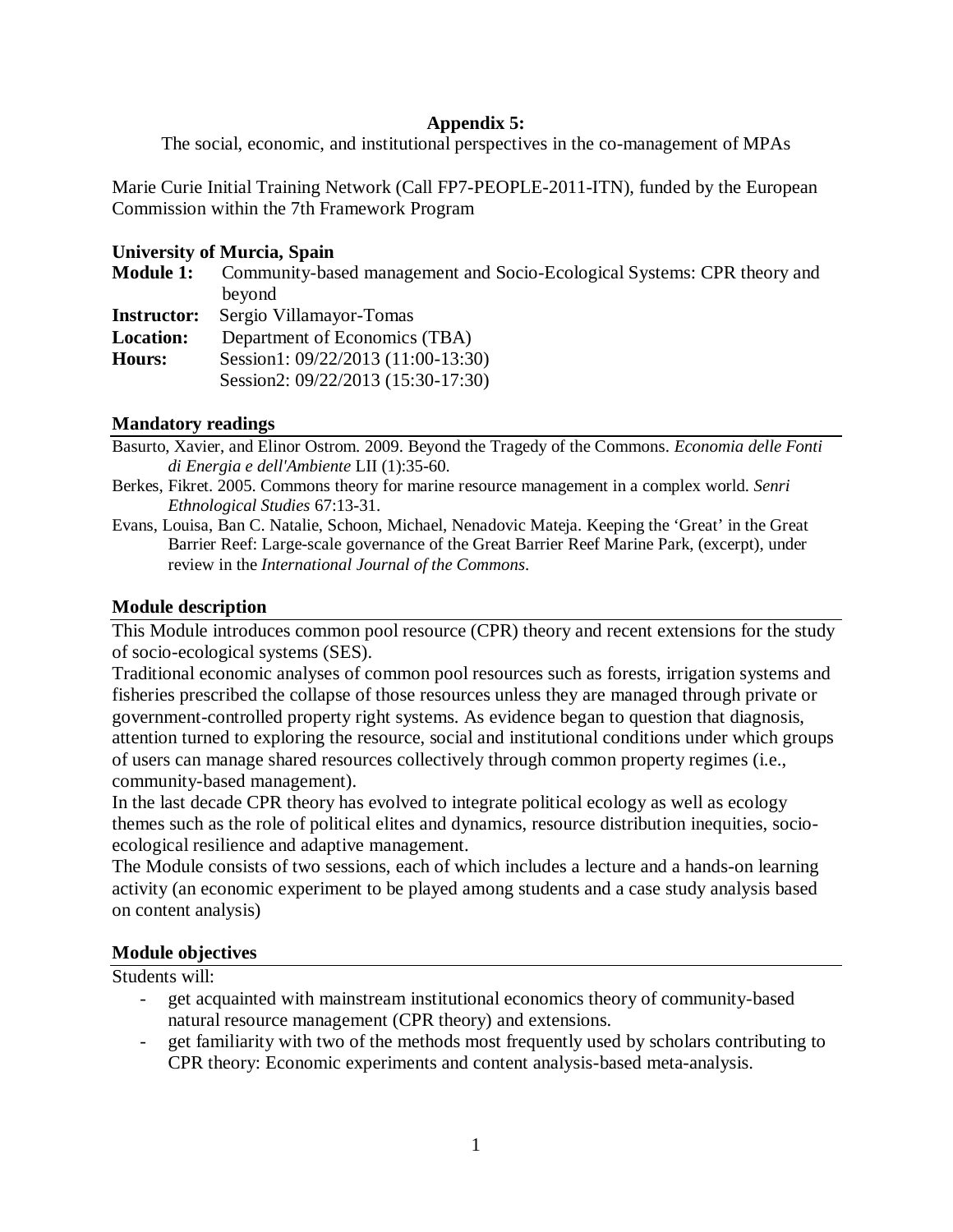- develop a critical understanding of the different institutional options (government control, private property rights and markets, and common property systems) for natural resource management at local levels

# **Program**

#### **Session 1: concepts and early CPR theory**

1.1 Concepts : community & management

- 1.1.1 Community vs. management
- 1.1.2 Approaches to community-based management: common property/institutional economics, traditional ecological knowledge, political ecology, ecological economics
- 1.2 Early theory
- 1.2.1 Three powerful images: prisoner's dilemma/ tragedy of the commons, rent dissipation, free riding behavior
- 1.2.1.1 *In-class experiment: social dilemmas* (see appendix 1)
- 1.2.1.2 Traditional prescriptions: government and private ownership

## **Session 2: Conventional CPR theory and beyond**

- 2.1 Common Pool Resource (CPR): tenets and critiques
- 2.1.1 Conceptual clarifications: common property vs. common pool resources vs. open access vs. collective action problems
- 2.1.2 Evidence questioning traditional CPR theory: private and government property systems can fail; common property can work.
- 2.2 Critics to conventional CPR theory: the political and ecological gaps
- 2.3 Moving forward
- 2.3.1 The role of power: decentralization, institutional politics, social movements
- 2.3.2 Ecological thinking: resilience, robustness and adaptability.
- 2.3.3 Scalability of CPR theory
- 2.3.3.1 *In-class exercise: Mobilizing qualitative evidence to test SES-related theory* (see appendix 2).

| <b>Module 1:</b>  | Community-based management and Socio-Ecological Systems: CPR theory |
|-------------------|---------------------------------------------------------------------|
|                   | and beyond                                                          |
| <b>Session 2:</b> | Conventional CPR theory and beyond                                  |

# **In-class activity:** *Mobilizing qualitative evidence to test SES-related theory*

This activity is based on Evans et al.'s and Basurto and Ostrom (2009), which are mandatory readings for this module.

#### **Thinking about cooperation and sustainable management of natural resources…**

Much of the community-based management theory understands sustainability as fundamentally mediated by cooperation processes. As we will discuss in class, cooperation to develop resource management rules and comply with them should not be taken for granted and needs to be explained. As pointed in the introductory articles, an important set of explanations are related to the role of institutions (i.e., rules and norms that constraint individual behavior). Some of those explanations can be translated into management principles (see readings). Although those principles seem pretty obvious, the causal mechanisms behind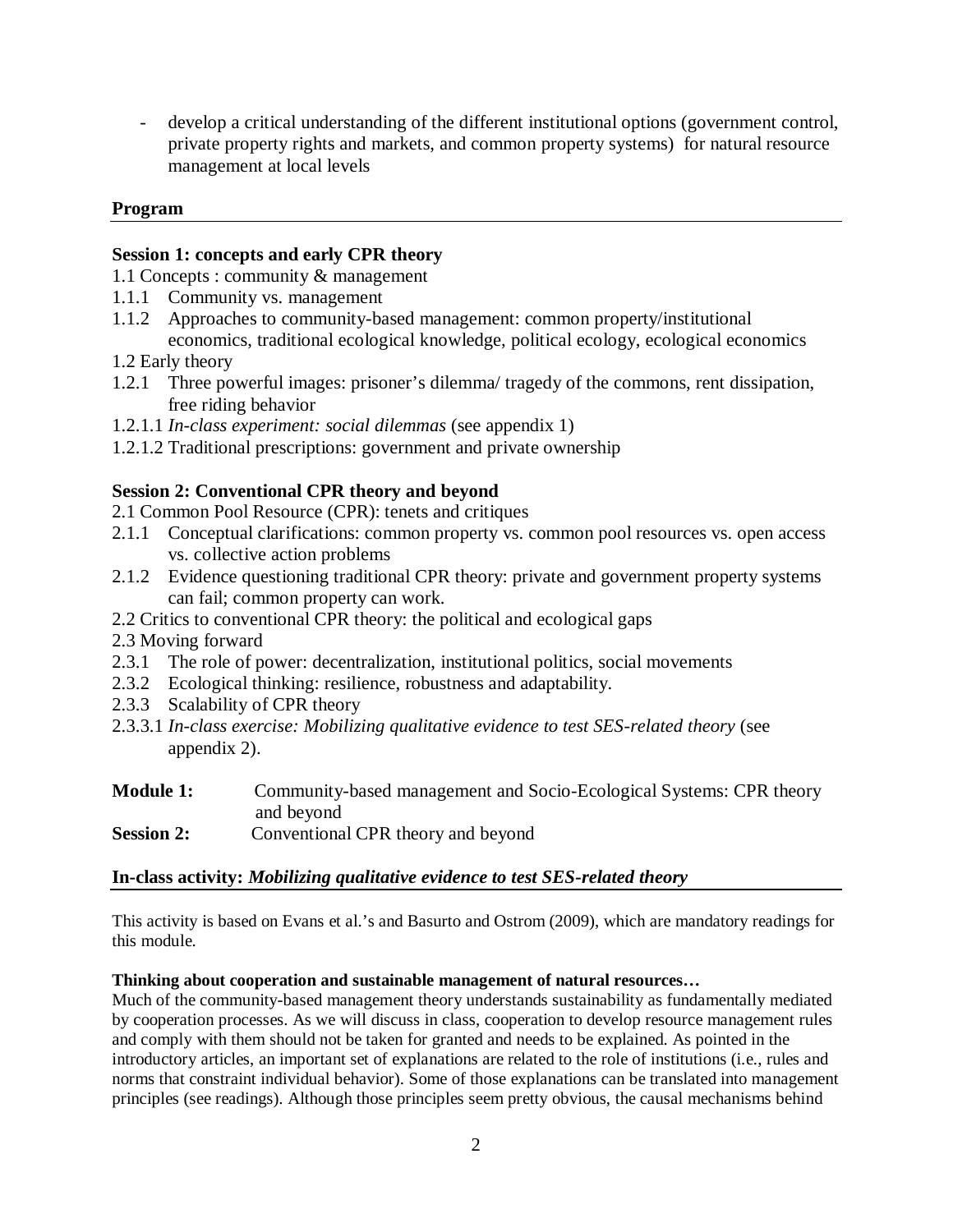their relevance are not that easy to formulate. Why clear boundaries, participation and environmental and social monitoring contribute to cooperation and thus sustainable management? Which assumptions do we need to make?

#### **Preparing for in class-activity:**

The Great Barrier Reef Marie Park (GBRMP) can be characterized as a relatively successful case of large scale management, particularly after some reforms in 2004. Assessing the "success" of a management system in such a complex context is not easy task though. Boundaries on SES are difficult to draw, and so are the boundaries and interactions between its SES components. Based on Evans et al.'s text and building on the SES framework, please answer the following questions in groups of two:

- Which **Governance system** (from pieces of regulation to specific measures) can we identify in the GBRMP case?
- How many different **types of marine resources** are relevant (fishes, corals…)? o Have they characteristics that may facilitate or hinder management?
- How about **actors or groups of them** and their characteristics (from resource users like commercial and recreational fishers to officials and public organizations)?
- Can we identify **relevant CPR properties contributing to successful governance** of the GBRMP?

Please, use the table provided to record quotes from the text ("quotes" column) and assign them codes of governance system, types of resources, actor groups and properties of them ("SES components and properties" column).

#### **References**

## **Cited in the presentation**

- Acheson, James M. 2006. Institutional Failure in Resource Management. *Annual Review of Anthropology* 35:117-134.
- Agrawal, Arun. 1994. I don't need it but you can't have it: Politics on the commons. *Pastoral Development Network* 36:36-55.
- Agrawal, Arun. 2001. Common Property Institutions and Sustainable Governance of Resources. *World Development* 29 (10):1649-1672.
- Agrawal, Arun. 2003. Sustainable Governance of Common Pool Resources: Context, Methods, and Politics. *Annual Review of Anthropology* 32 (1):243-262.
- Agrawal, Arun, and Clark C. Gibson. 1999. Enchantment and Disenchantment: The Role of Community in Natural Resource Conservation. *World Development* 27 (4):629-649.
- Agrawal, Arun, and Elinor Ostrom. 2001. Collective Action, Property Rigths and Decentralization in Resource Use in India and Nepal. *Politics and Society* 29 (4):485-514.
- Basurto, Xavier, and Elinor Ostrom. 2009. Beyond the Tragedy of the Commons. *Economia delle Fonti di Energia e dell'Ambiente* LII (1):35-60.
- Berkes, Fikret. 2004. Rethinking Community-Based Conservation. *Conservation Biology* 18 (3):621-630.
- Berkes, Fikret. 2005. Commons theory for marine resource management in a complex world. *Senri Ethnological Studies* 67:13-31.
- Bodin, Örjan, and Beatrice I. Crona. 2008. Management of Natural Resources at the Community Level: Exploring the Role of Social Capital and Leadership in a Rural Fishing Community. *World Development* 36 (12):2763-2779.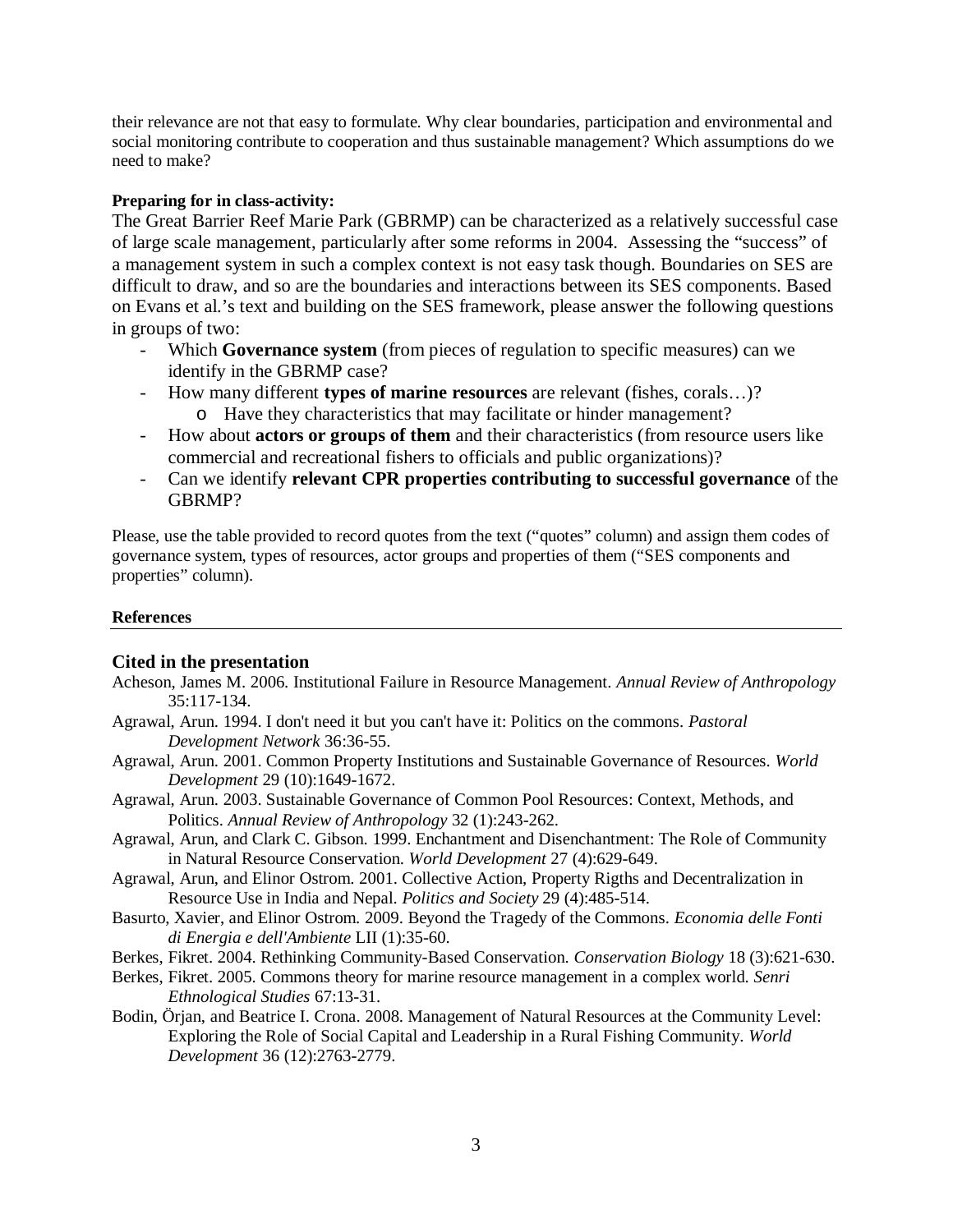- Epstein, Graham, Jessica Vogt, Sarah Mincey, Michael Cox, and Burney Fischer. 2013. Missing ecology: integrating ecological perspectives with the social-ecological system framework. *International Jounal of the Commons* 7 (2).
- Nielsen, Jesper Raakjær, Poul Degnbol, K. Kuperan Viswanathan, Mahfuzuddin Ahmed, Mafaniso Hara, and Nik Mustapha Raja Abdullah. 2004. Fisheries co-management—an institutional innovation? Lessons from South East Asia and Southern Africa. *Marine Policy* 28 (2):151-160.
- Olsson, Per, Carl Folke, and Fikret Berkes. 2004. Adaptive Comanagement for Building Resilience in Social–Ecological Systems. *Environmental Management* 34 (1):75-90.
- Ostrom, Elinor. 1998. A Behavioral Approach to the Rational Choice Theory of Collective Action: Presidential Address, American Political Science Association, 1997. *The American Political Science Review* 92 (1):1-22.
- Ostrom, Elinor. 2007. A diagnostic approach for going beyond panaceas. *Proceedings of the National Academy of Sciences* 104 (39):15181-15187.
- Ostrom, Elinor. 2009. A general framework for analyzing sustainability of Social-Ecological Systems. *Science* 325 (5939):419-422.
- Ostrom, Elinor, Roy Gardner, and James Walker. 1994. *Rules, Games and Common Pool Resources*. Michigan: Michigan University Press.
- Ribot, Jesse C., Arun Agrawal, and Anne M. Larson. 2006. Recentralizing While Decentralizing: How National Governments Reappropriate Forest Resources. *World Development* 34 (11):1864-1886.
- Schlager, Edella, William Blomquist, and Shui Yan Tang. 1994. Mobile flows, storage, and selforganized institutions for governing common-pool resources. *Land Economics* 70 (3):294.
- Steins, N. A. , and V. M. Edwards. 1999. Collective action on common pool resource management: the contribution of a social constructivist perspective to existing theory. *Society and Natural Resources* 12:539:557.
- Tang, Shui Yan, and Ching-Ping Tang. 2001. Negotiated Autonomy: Transforming Self-Governing Institutions for Local Common-Pool Resources in Two Tribal Villages in Taiwan. *Human Ecology* 29 (1):49-67.

#### **Marine resources related references**

- Berkes, F. 2005. Commons theory for marine resources management in a complex world. Senri Ecological Studies 67:13-31.
- Bodin, Ö. and B. I. Crona. 2008. Management of natural resources at the community level: exploring the role of social capital and leadership in a rural fishing community." World Development 36(12): 2763-2779.
- Cinner, J.E. 2007. Designing marine reserves to reflect local socioeconomic conditions: lessons from long-enduring customary management systems. Coral Reefs 26(4): 1035-1045.
- Harkes, I. 2006. Fisheries Co-management, The Role of Local Institutions and Decentralization in Southeast Asia: With Specific Reference to Marine Sasi in Central Maluku, Indonesia. PhD Dissertation, Centre of Environmental Sciences (CML), Faculty of Social and Behavioural Sciences, Leiden University.
- Leal, D. 1998. Community-run fisheries: avoiding the "tragedy of the commons." Population and the Environment 19(3): 225-245.
- Pinto da Silva, P. 2004. "From common property to co-management: lessons from Brazil's first maritime extractive reserve. Marine Policy 28(5):419-428.
- Pomeroy, R.S., B.M. Katon, and I. Harkes. 2001. Conditions affecting the success of fisheries comanagement: lessons from Asia. Marine Policy 25: 197-208.
- Quinn, C. H., M. Huby, H. Kiwasila, and J. C. Lovett. 2007. Design principles and common pool resource management: An institutional approach to evaluating community management in semi-arid Tanzania. Journal of Environmental Management 84: 100-113.
- Pinkerton, E., and M. Weinstein. 1995. Fisheries That Work: Sustainability Through Community-based Management. The David Suzuki Foundation, Vancouver, CA.